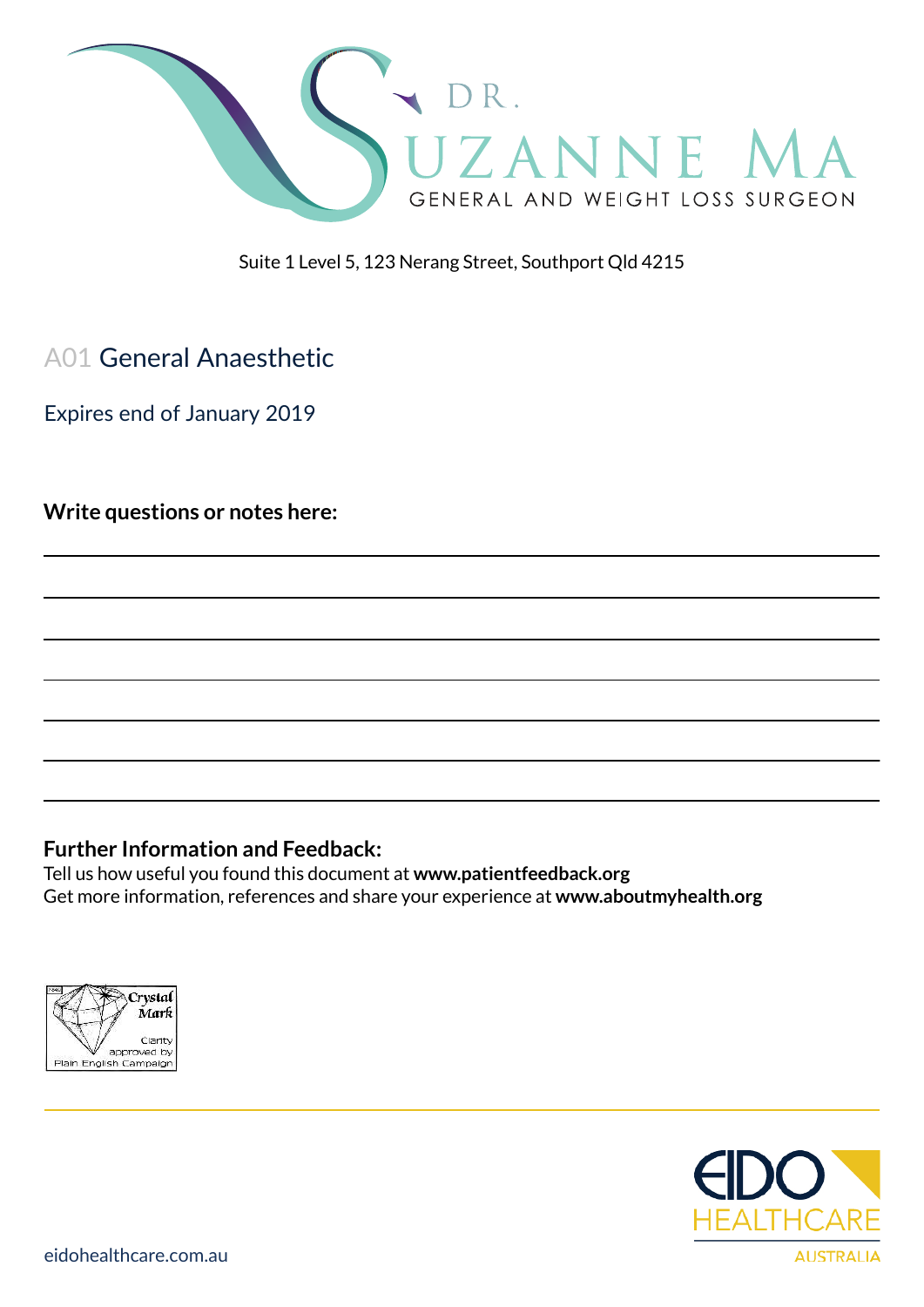# **What is a general anaesthetic?**

A general anaesthetic is a combination of drugs that causes deep sleep. It is used for operations or procedures as it causes a loss of sensation. You will not be aware of what is happening and afterwards you will not remember anything that has happened.

The general anaesthetic will be given to you by an anaesthetist (doctor trained in anaesthesia). Your anaesthetist is usually assisted by a specially-trained healthcare practitioner.

A general anaesthetic has been recommended for you. However, it is your decision to go ahead with a general anaesthetic or not.

This document will give you information about the benefits and risks to help you to make an informed decision. If you have any questions that this document does not answer, ask your anaesthetist or the healthcare team.

### **What are the benefits of a general anaesthetic?**

You need to have an operation or procedure. So that your surgeon or doctor can perform the operation safely, you need to be in a state where you do not move and your muscles are relaxed. A safe way to achieve this is to give you a general anaesthetic.

### **What happens before a general anaesthetic?**

If you are female, the healthcare team may ask you to have a pregnancy test. Sometimes the test does not show an early-stage pregnancy so let the healthcare team know if you could be pregnant.

Do not eat in the 6 hours before the operation. You may drink small sips of water up to two hours before. If you have diabetes, let the healthcare team know as soon as possible. You will need special advice depending on the treatment you receive for your diabetes.

Before you are given the anaesthetic, the healthcare team will attach some monitors to you that measure your blood pressure and the amount of oxygen in your blood. If you need oxygen, they will give it to you through a mask or small tube in your nostrils.

Your anaesthetist and the healthcare team will carry out some final checks with you and each other. Even though you may have been asked some of the questions before, it is important to answer carefully as the checks are carried out for your own safety.

### **How is a general anaesthetic given?**

Most people are sent to sleep by injecting the anaesthetic through a drip (small tube) in a vein. It takes about 30 seconds to work. The injection can ache a bit at the time but any discomfort will usually be gone when you wake up.

For some people it may be more appropriate to go to sleep by breathing an anaesthetic gas through a face mask. This also takes about 30 seconds to work.

You will be kept asleep either by giving you more of the same anaesthetic into the vein or by breathing anaesthetic gases. Your anaesthetist may also give you medication to reduce pain and sickness after the operation. Your anaesthetist will monitor you closely.

When the operation has finished, the anaesthetic wears off, allowing you to wake up again.

### **Are there any alternatives to a general anaesthetic?**

Depending on you and the type of operation, your anaesthetist may consider other forms of anaesthesia. However, certain operations can be performed only under a general anaesthetic.

Other forms of anaesthesia include injections near the area of surgery (local anaesthetic) or injections of local anaesthetic near major nerves or your spinal cord (regional, epidural or spinal anaesthetic). Local anaesthetics will numb the area to be operated on but you will be awake or under sedation for the operation.

## **Is a general anaesthetic safe?**

A general anaesthetic is safe for most people. Death after an operation is almost always because a person's body cannot cope with the surgery. The risk is higher if you have ill health and for emergency surgery.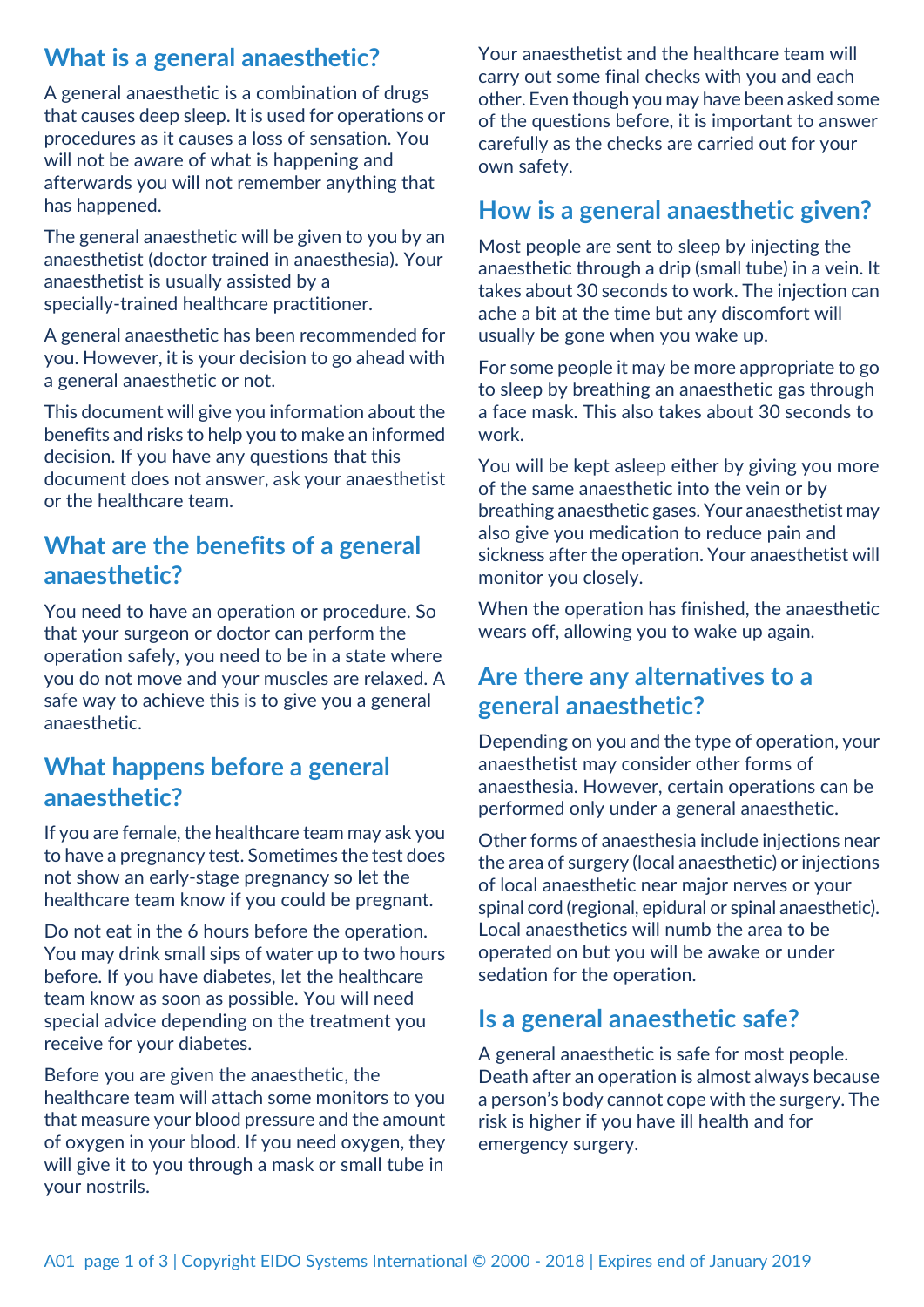Your anaesthetist may need to do some tests before the operation to assess how safe a general anaesthetic is for you. The tests will allow the healthcare team to decide if there is anything they might need to do differently. The tests will vary and may include the following.

- ECG (electrocardiogram) to record the electric activity of your heart. An ECG may show the cause of an irregular pulse or evidence of a previous heart attack (where part of the heart muscle dies).
- Blood tests to check for anaemia (your body not producing enough healthy red blood cells), the balance of salts in your blood, the level of sugar in your blood or how well your blood clots.
- Lung-function tests may be appropriate if you have asthma, bronchitis, emphysema or unexplained shortness of breath.

Sometimes, after examining you or because of the results of your investigations, your anaesthetist may recommend that you go to your GP or another specialist to improve your medical condition before surgery. This happens most with people who have high blood pressure, angina, asthma or anaemia that is not well controlled.

### **What can I do to help make the operation a success?**

### **Keeping warm**

It is important to keep warm around the time of the operation. The hospital may be colder than your home, so bring extra clothing or a dressing gown. If you become too cold you may have a higher risk of developing complications such as an infection of the surgical site (wound) or heart problems. Let the healthcare team know if you feel cold.

Your anaesthetist will take steps to keep you warm when you are having the operation.

### **Lifestyle changes**

If you smoke, stopping smoking several weeks or more before the operation may reduce your risk of developing complications and will improve your long-term health.

Try to maintain a healthy weight. You have a higher risk of developing complications if you are overweight.

Regular exercise should help to prepare you for the operation, help you to recover and improve your long-term health. Before you start exercising, ask the healthcare team or your GP for advice.

### **What complications can happen?**

Your anaesthetist will try to make the general anaesthetic as safe as possible but complications can happen. Some of these can be serious and can even cause death (risk of anaesthesia contributing to death: 1 in 60,000, risk of death directly caused by anaesthesia: 1 in 200,000). The possible complications of a general anaesthetic are listed below. Any numbers which relate to risk are from studies of people who have had a general anaesthetic. Your anaesthetist may be able to tell you if the risk of a complication is higher or lower for you.

### **Minor complications (not disabling or life-threatening)**

• Feeling or being sick after the operation (risk: 1 in 4). The risk is higher with certain people and certain operations but can be reduced with medication given by either your anaesthetist at the time of the anaesthetic or the ward doctor after the operation. If you think you may be prone to being sick, let your anaesthetist know.

- Sore throat (risk: 1 in 6). This gets better quickly.
- Headache (risk: 1 in 20). This is not usually severe and settles with time. Simple painkillers such as paracetamol may help.

• Muscle and back pains caused by the medication used or being in one position during the operation (risk: 1 in 20). If you know that certain positions are likely to cause problems, let your anaesthetist know.

• Dental damage affecting your front teeth or crowns (risk: less than 1 in 100). Your anaesthetist will always ask to look inside your mouth. Let your anaesthetist know if you have any loose teeth, crowns or bridgework.

• Difficulty passing urine. You may need a catheter (tube) in your bladder for one to two days.

Overall about 4 in 10 people report some problem after a general anaesthetic.